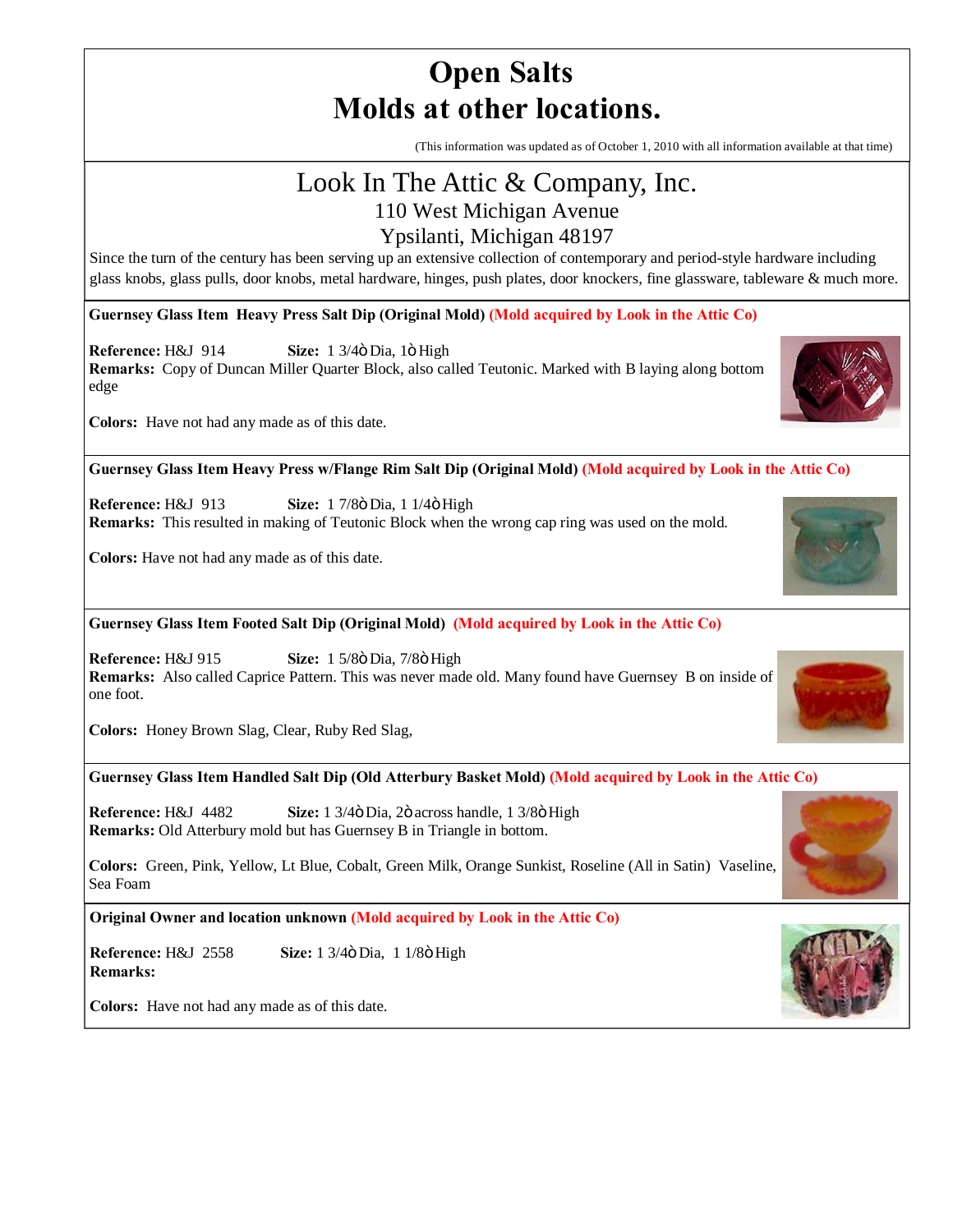## Kims Art Glass

(This information updated as of October 30, 2010 with all information available at that time)

#### **Techniglass Open Salt. Origin of Mold Unknown. (Acquired by Kim's Art Glass in 2004)**

**Reference:** H&J 1002 **Size:** 2 1/2ö Long, 2 1/8ö Wide, 2 1/4ö High

**Remarks:** Unmarked by Techniglass and Colors made in 1968 Milk, Amberina, Red, Plum,Beer Bottle Brown, Bright Blue, Coke Bottle Green, and Yellow Green. Mold acquired by Boyd Crystal Art Glass, marked but never made. Acquired by Kim $\alpha$ s Art Glass in 2004.

Colors: Boyd Mark Aloe, Aloe Satin, Aloe Carnival, 2004, Blueberry Swirl & Blueberry Swirl Satin 2005. Mold Marked õKIMö in 2005 Colors after KIM Mark put on salt. Amethyst, Amethyst Carnival, Cobalt Blue Swirl, Cobalt Blue Swirl Satin, Purple Swirl, Purple Swirl Satin, Lite Green, Lite Green Carnival, Lite Green Satin, Blue Crystal, Blue Carnival

**Summit Art Glass Item 548 Covered Rabbit Salt (Original Summit Mold) (Acquired by Kim's Art Glass in 2006)**

**Reference:** H&J 1002 **Size:** 2 1/2ö Long, 2 1/8ö Wide, 2 1/4ö High

**Remarks:** Unmarked at present

**Colors:** None made as of this update



**Summit Art Glass Item CS-1 Covered Chick Salt (Original Summit Mold) (Acquired by Kim's Art Glass in 2006)**

**Reference:** None **Size:** 2 1/2 $\ddot{o}$  Long, 2 1/8 $\ddot{o}$  Wide, 2 1/4 $\ddot{o}$  High

**Remarks:** Unmarked at Present

**Colors:** None made as of this update



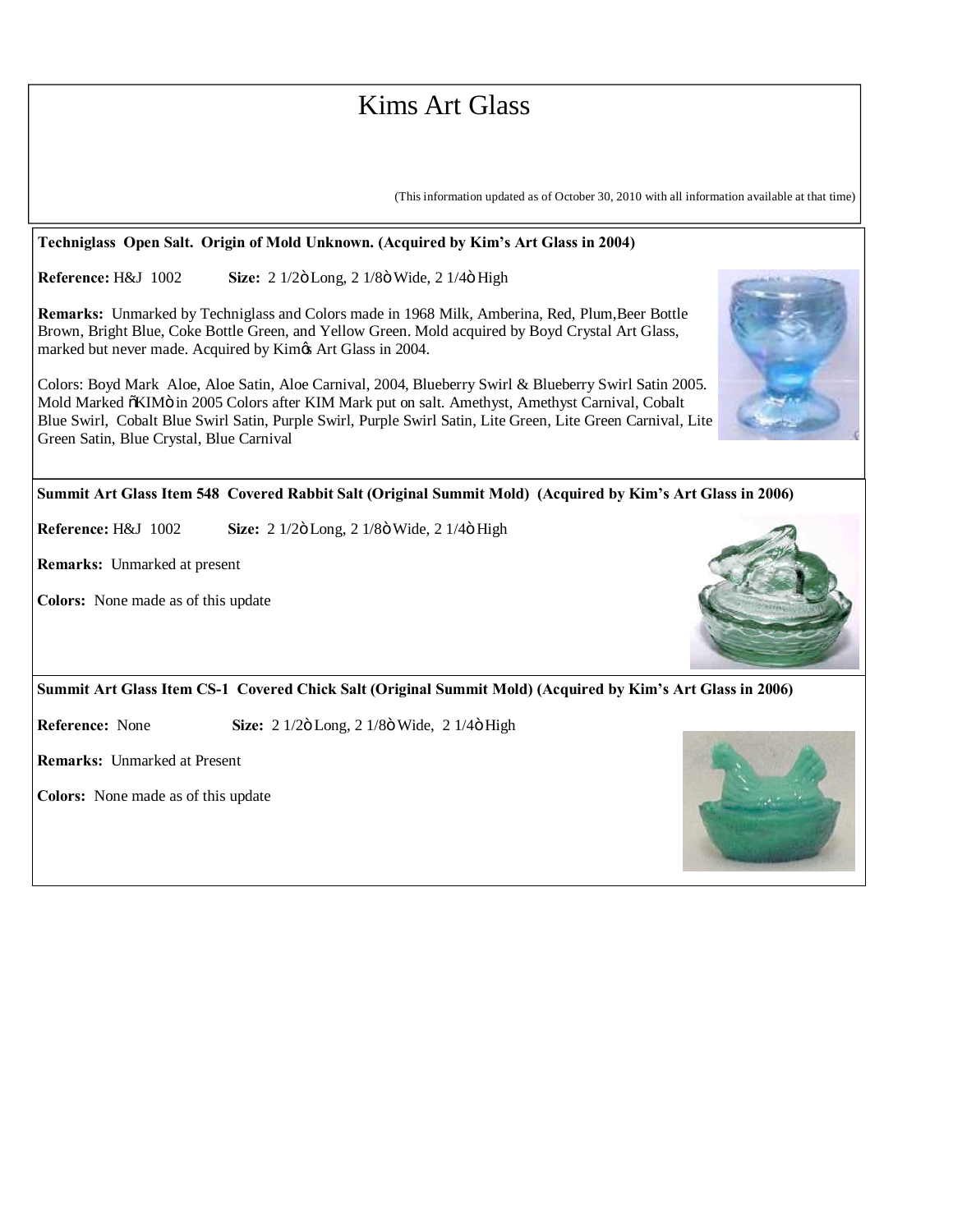| <b>Open Salts</b>                                                                                                                                                                                                                                                                                 |
|---------------------------------------------------------------------------------------------------------------------------------------------------------------------------------------------------------------------------------------------------------------------------------------------------|
| <b>Cambridge Collectors Molds</b>                                                                                                                                                                                                                                                                 |
| These molds were acquired by the Cambridge Collectors along with other Cambridge Molds from Summit when they closed. I have<br>not been able to verify that they actually acquired all of them>                                                                                                   |
| (This information as of October 1, 2010 with all information available at that time)                                                                                                                                                                                                              |
| Summit Art Glass Item C-10 Caprice 2 Handle Salt (Cambridge Mold, Caprice # 93)                                                                                                                                                                                                                   |
| <b>Sold to Cambridge Collectors in 2006</b><br>Reference: Sm 361-2-2 Size: 3 1/8ö At Handles, 2 1/2ö Wide, 1 1/4ö High<br><b>Remarks:</b><br><b>Colors:</b>                                                                                                                                       |
| Summit Art Glass Item C-10D Caprice 2 Handle Divided Salt (Cambridge Mold, Caprice #94, same mold as #93 only differ-<br>ent plunger.)<br><b>Sold to Cambridge Collectors in 2006</b><br>Reference: None<br>Size: 3 1/8ö At Handles, 2 1/2ö Wide, 1 1/4ö High<br><b>Remarks</b><br><b>Colors:</b> |
| Summit Art Glass Item C-95 Caprice Round Salt (Cambridge Mold, Caprice #95)<br><b>Sold to Cambridge Collectors in 2006</b><br>Reference: H&J 448<br>Size: 2 1/8ö Dia Bowl, 1 1/8ö High<br><b>Remarks:</b><br><b>Colors:</b>                                                                       |
| Summit Art Glass Item 3400 4 Toe Salt Dip (Cambridge Mold #3400/71,)<br><b>Sold to Cambridge Collectors in 2006</b><br>Reference: H&J 627<br>Size: 2 1/2ö across tabs, 2 1/8ö Dia, 1 3/4ö High<br><b>Remarks:</b><br><b>Colors:</b>                                                               |
| Summit Art Glass Item MT-1 2 Handle MtVernon (Cambridge Mold MV 104)<br><b>Sold to Cambridge Collectors in 2006</b><br>Reference: H&J 821<br>Size: 4 3/8ö Long, 2ö Wide, 2 3/8ö High<br><b>Remarks:</b><br><b>Colors:</b>                                                                         |

**STAR**